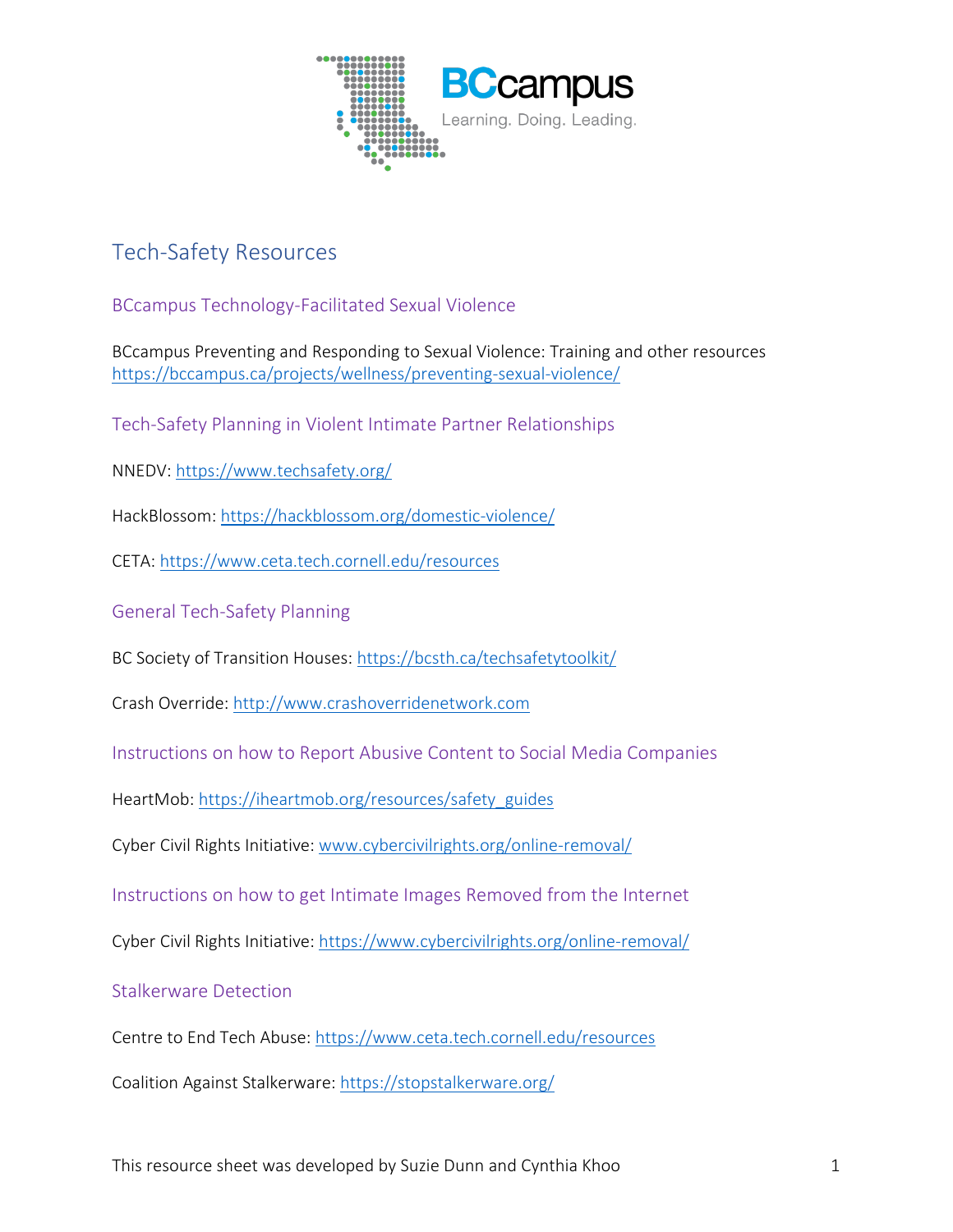

## Managing Doxing

Crash Override:<http://www.crashoverridenetwork.com/soyouvebeendoxed.html>

Feminist Frequency:<https://onlinesafety.feministfrequency.com/en/#preventing-doxxing>

Cyber-Security Planners

Citizen Lab:<https://securityplanner.consumerreports.org/> Electronic Frontier Foundation:<https://ssd.eff.org/en>

For Other Helpful Information and Safety Planning, Visit these Organizations

Association for Progressive Communication (International: Gender and Technology) Website: <https://www.apc.org/>

Badass Army (USA: Non-Consensual Distribution of Intimate Images) Website: <https://badassarmy.org/>

BC Society of Transition Houses (Canada: Tech-Violence, includes digital evidence tool kit) Website:<https://bcsth.ca/>

BestVPN (International: Cyber-security) Website:<https://bestvpn.org/>

BlockParty Website:<https://www.blockpartyapp.com/>

Canada Anti-Fraud Centre (Canada: Fraud/Sextortion) Website: [http://www.antifraudcentre](http://www.antifraudcentre-centreantifraude.ca/)[centreantifraude.ca/](http://www.antifraudcentre-centreantifraude.ca/) 

Canadian Centre for Child Protection (Canada: Image based abuse – children and adults) Website:<https://www.protectchildren.ca/en/>

Chayn (India, Pakistan, UK, USA: Intimate partner violence)<https://www.chayn.co/resources>

Citizen Lab (Canada: Cyber-Security) Website: [https://citizenlab.ca](https://citizenlab.ca/) 

Clinic to End Tech Abuse (USA: Tech-violence) Website:<https://www.ceta.tech.cornell.edu/>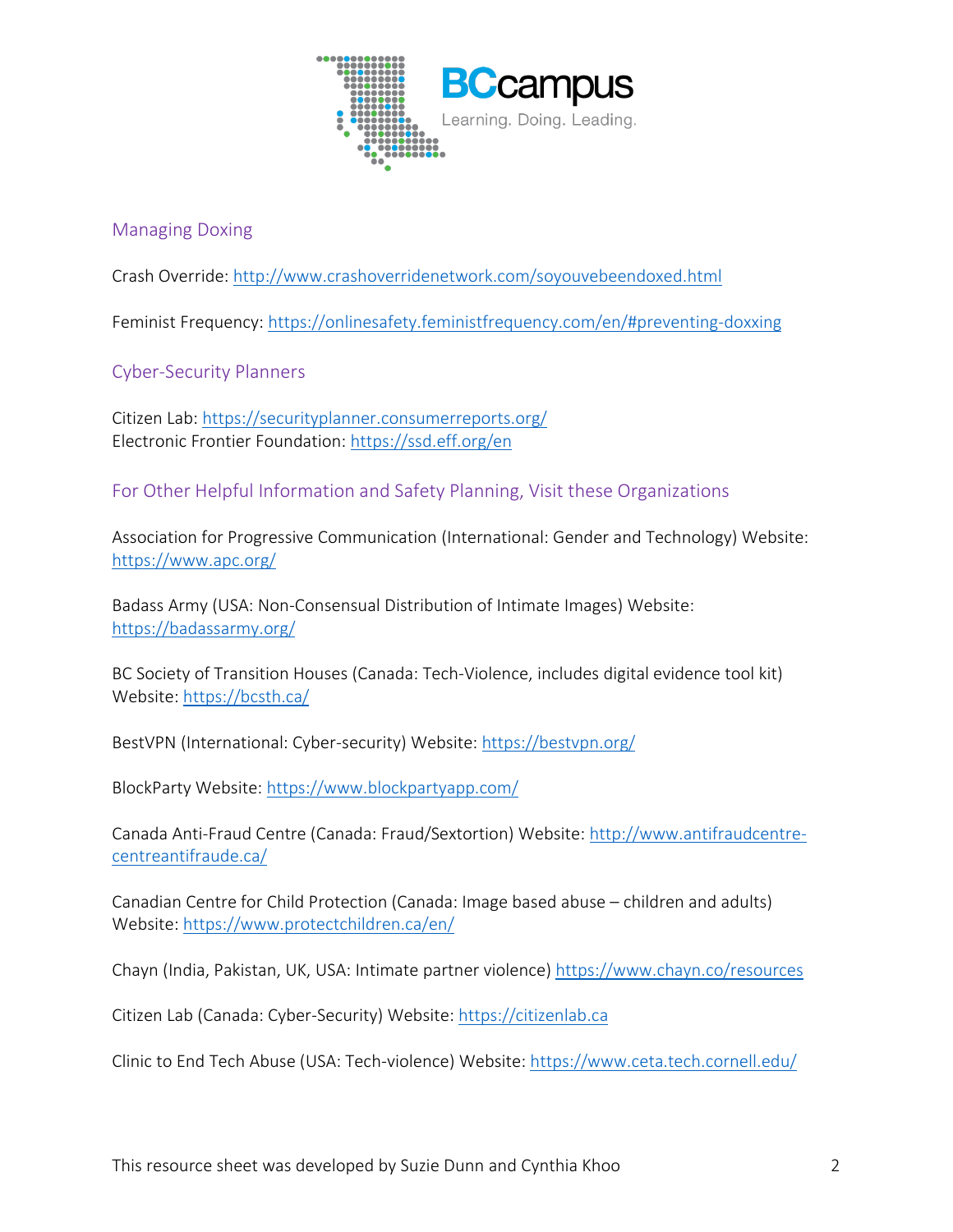

Computer Security Clinic for Victims of Intimate Partner Violence (USA: Cyber Abuse/IPV) Website:<https://www.ipvtechresearch.org/>

Coalition Against Stalkerware (International: Stalkerware) Website:<https://stopstalkerware.org/>

CrashOverride (USA: Online Abuse) Website: [http://www.crashoverridenetwork.com](http://www.crashoverridenetwork.com/) 

CyberScan (Canada: Image-based abuse children and adults) Website: <https://novascotia.ca/cyberscan/>

Cyber Civil Rights Initiative (USA: Online Abuse) Website: [https://www.cybercivilrights.org](https://www.cybercivilrights.org/) 

Don't Get Sextored (Canada: Sextortion) Website:<https://dontgetsextorted.ca/>

Draw the Line (Canada: Online Abuse) Website: [http://draw-the-line.ca](http://draw-the-line.ca/)

Electronic Frontier Foundation (USA/International: Cyber-Security) Website[: http://www.eff.org](http://www.eff.org/) 

EndTAB (USA: Online Abuse) Website:<https://endtab.org/>

eSafety Commissioner (Australia: Online Abuse) Website: [https://www.esafety.gov.au](https://www.esafety.gov.au/)

The eQuality Project (Canada: Online Abuse/Digital Literacy/Youth – including criminal law database) Website:<http://www.equalityproject.ca/>

Feminist Frequency (USA: Online Harassment) Website: <https://onlinesafety.feministfrequency.com/en/>

Frontline Defenders (International: Online abuse) Website: [https://www.frontlinedefenders.org/en/resource-publication/workbook-security-practical-steps](https://www.frontlinedefenders.org/en/resource-publication/workbook-security-practical-steps-human-rights-defenders-risk/)[human-rights-defenders-risk/](https://www.frontlinedefenders.org/en/resource-publication/workbook-security-practical-steps-human-rights-defenders-risk/) 

GenderIT (International: Internet/Sexuality) Website: [https://genderit.org](https://genderit.org/) 

Gender and Tech Resources (International: Cyber-security/Safety) Website: [https://gendersec.tacticaltech.org](https://gendersec.tacticaltech.org/) 

Get Cyber Safe (Canada: Cyber-security) Website: [https://www.getcybersafe.gc.ca](https://www.getcybersafe.gc.ca/)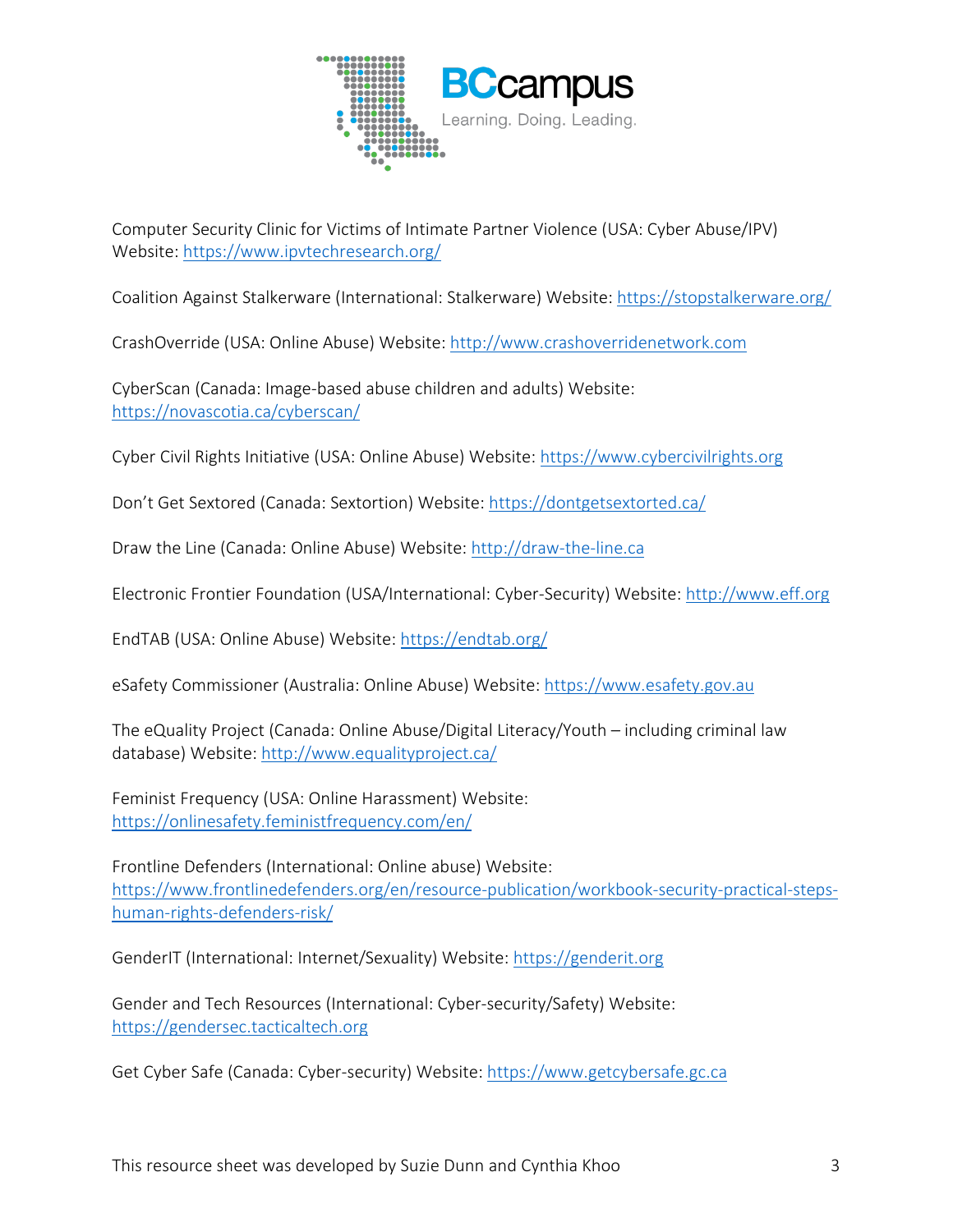

Hack\*Blossom (International: Cyber-security/Safety) Website: [https://hackblossom.org](https://hackblossom.org/)

Hacking/Hustling (USA: Cyber-security for sex workers) Website:<https://hackinghustling.org/>

National Network to End Domestic Violence (USA: Domestic Violence/Tech Safety) Website: <https://nnedv.org/>

New York State Office of Children and Family Services: Cyberbullying (USA: Cyberbullying) Website: https://ocfs.ny.gov/main/cyber\_bully/Intro.asp

Media Smarts: Guide for Trusted Adults (Canada: Youth/Online Abuse) Website: [http://mediasmarts.ca](http://mediasmarts.ca/) 

Operation Safe Escape (USA: Online Abuse/Domestic Violence) Website:<https://safeescape.org/>

Outside the Shadows (Canada: Stalking/Harassment) Website: [https://outsideoftheshadows.ca](https://outsideoftheshadows.ca/) 

PENamerica (USA: Harassment/Writers and Journalists) Website[: https://pen.org/online](https://pen.org/online-harassment/)[harassment/](https://pen.org/online-harassment/) 

Purple Sisters (Canada: Youth/Digital Rights) Website[: https://www.ysb.ca](https://www.ysb.ca/)

safeBAE (USA: Youth/Digital Rights) Website:<https://www.safebae.org/> Shameless Circle (Canada/Winnipeg: Non-consensual distribution of intimate images) Website: <https://theshamelesscircle.org/ncdii>

Tactical Tech (International: Online Abuse) Website:

[https://gendersec.tacticaltech.org](https://gendersec.tacticaltech.org/) 

<https://tacticaltech.org/>

Take Back the Tech! (International: Online Abuse) Website: [https://www.takebackthetech.net](https://www.takebackthetech.net/) 

TechWithoutViolence (Canada: Online Abuse) Website: [http://www.techwithoutviolence.ca](http://www.techwithoutviolence.ca/) 

That's Not Cool (USA: Youth/Online Dating Violence) Website: [https://thatsnotcool.com](https://thatsnotcool.com/)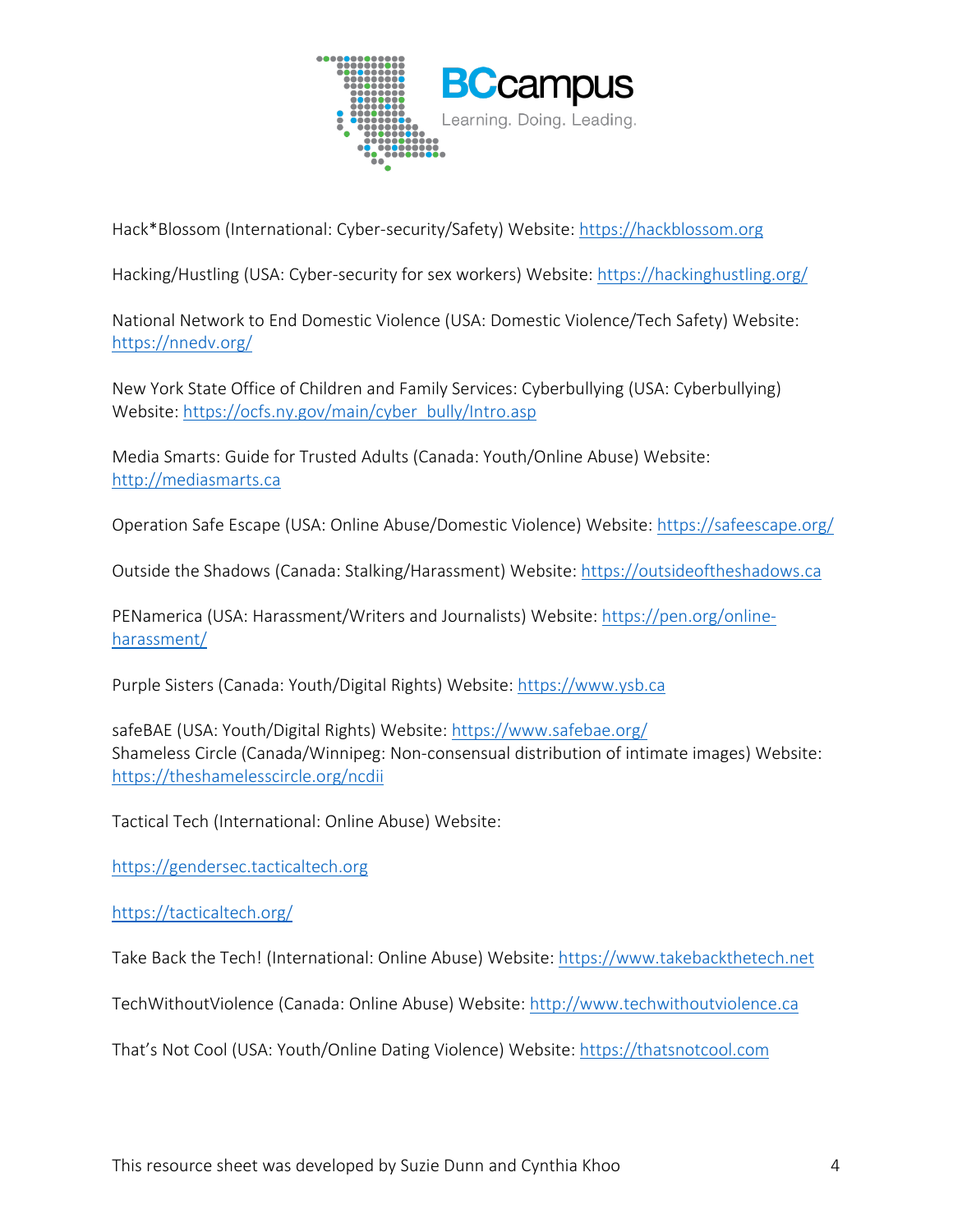

TrollBusters (International: Online Harassment/Journalists) Website: [http://www.troll](http://www.troll-busters.com/)[busters.com/](http://www.troll-busters.com/) 

Tyler Clementi Foundation (USA/International: LGBTQ++/bullying) Website: <https://tylerclementi.org/>

Without My Consent (USA: Online Abuse) Website: [www.withoutmyconsent.org](http://www.withoutmyconsent.org/) 

Witness (International: Human Rights Defenders/Deepfakes) Website:<https://www.witness.org/>

YWCA Project Shift (Canada: Online Abuse) Website: [http://projectshift.ca](http://projectshift.ca/) 

Reports, Learning Resources, and Videos

[Deplatforming Misogyny \(LEAF\)](https://www.leaf.ca/publication/deplatforming-misogyny/)

[Deleting Digital Harms \(Dodge\)](https://www.google.com/url?sa=t&rct=j&q=&esrc=s&source=web&cd=&cad=rja&uact=8&ved=2ahUKEwiAovX40Zb2AhXSmOAKHZwMCf0QFnoECAIQAQ&url=https%3A%2F%2Fwww.vawlearningnetwork.ca%2Fdocs%2FCyberScan-Report.pdf&usg=AOvVaw0ZXJ3-I6Hall_MNkwaGZ9P)

[Free to be Online? \(Plan International\)](https://plan-international.org/publications/freetobeonline)

[Guide for Trusted Adults \(Media Smarts\)](https://www.google.com/url?sa=t&rct=j&q=&esrc=s&source=web&cd=&ved=2ahUKEwiK_qDwxpb2AhXIMd8KHVbDCvwQFnoECAMQAQ&url=https%3A%2F%2Fmediasmarts.ca%2Fsites%2Fdefault%2Ffiles%2Fguides%2Fywca-guide-for-trusted-adults.pdf&usg=AOvVaw1youj1e5aNN2Up3DACeKdD)

[Installing Fear \(Stalkerware: Citizenlab\)](https://citizenlab.ca/2019/06/installing-fear-a-canadian-legal-and-policy-analysis-of-using-developing-and-selling-smartphone-spyware-and-stalkerware-applications/)

[Technology Facilitated Gender-based Violence: An Overview \(CIGI\)](https://www.cigionline.org/publications/technology-facilitated-gender-based-violence-overview/)

[Toxic Twitter \(Amnesty International\)](https://www.amnesty.org/en/latest/research/2018/03/online-violence-against-women-chapter-1/)

[A Short Take on Deepfakes \(Torys\)](https://www.torys.com/Our%20Latest%20Thinking/Publications/2019/05/a-short-take-on-deepfakes/)

[Screening Surveillance \(eQuality/CLTS videos\)](https://www.youtube.com/watch?v=4EvlGLeuPA4&list=PLfupF9mo9X04dXYUdH_BJUtoZMVSxjH8E)

[Technology-Facilitated Domestic Violence Against Immigrant and Refugee Women \(Video\)](https://www.youtube.com/watch?v=WmH9aQXAvg4)

[Tackling Tech-Facilitated Violence: Discredited Data: Epistemic Violence, Technology, and the](https://www.youtube.com/watch?v=V1VSrs-sJRY) 

[Construction of Expertise \(Video\)](https://www.youtube.com/watch?v=V1VSrs-sJRY)